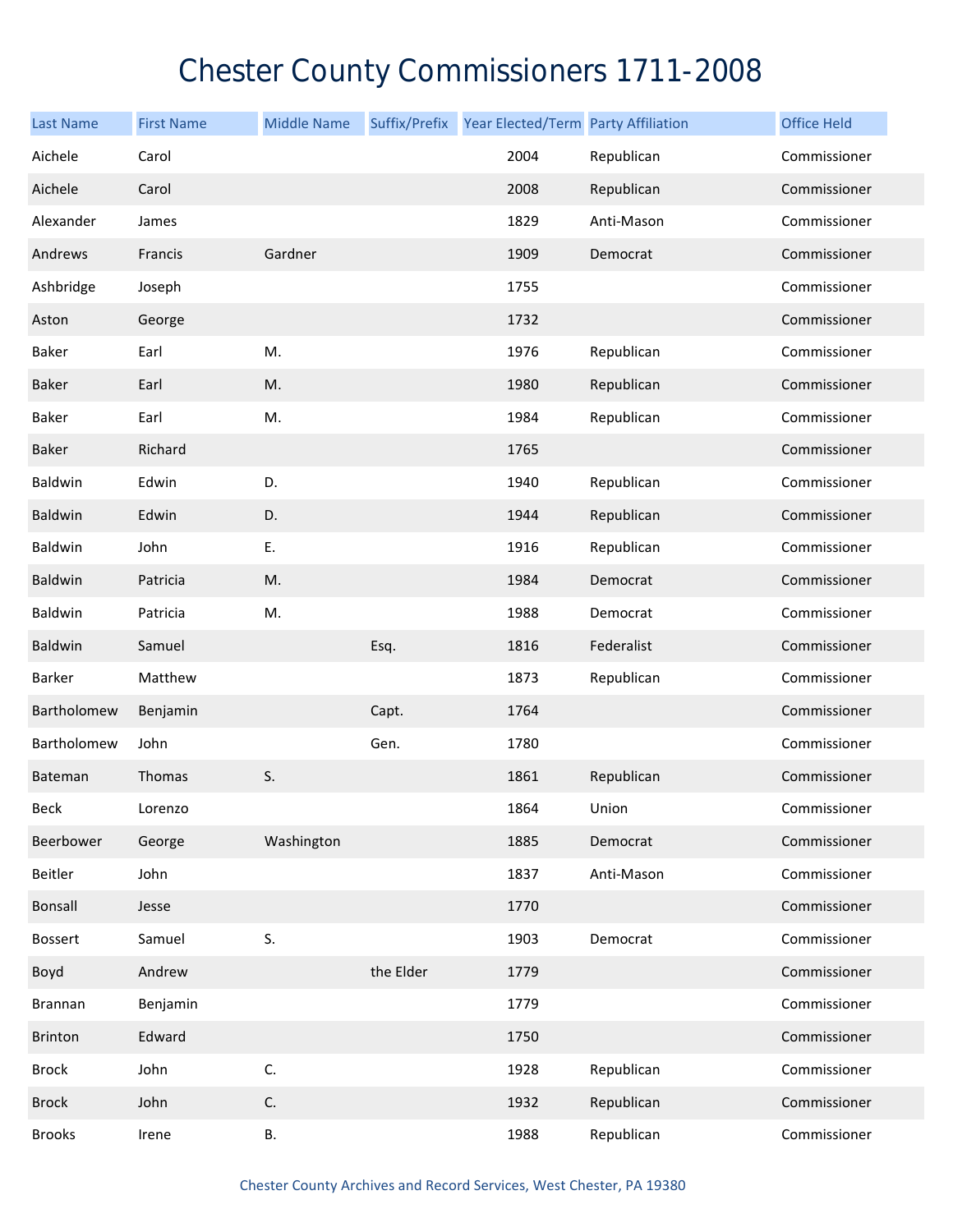| <b>Last Name</b> | <b>First Name</b> | <b>Middle Name</b> |       | Suffix/Prefix Year Elected/Term Party Affiliation |                               | <b>Office Held</b> |
|------------------|-------------------|--------------------|-------|---------------------------------------------------|-------------------------------|--------------------|
| <b>Bunting</b>   | Samuel            |                    |       | 1750                                              |                               | Commissioner       |
| <b>Butler</b>    | Harris            | А.                 |       | 1920                                              | Republican                    | Commissioner       |
| <b>Butler</b>    | Harris            | Α.                 |       | 1924                                              | Republican                    | Commissioner       |
| <b>Butler</b>    | Harris            | А.                 |       | 1928                                              | Republican                    | Commissioner       |
| <b>Byerly</b>    | David             |                    |       | 1846                                              | Whig                          | Commissioner       |
| Chambers         | David             | E.                 |       | 1900                                              | Republican                    | Commissioner       |
| Chandler         | Alexander         |                    |       | 1814                                              | Federalist                    | Commissioner       |
| Charlton         | Thomas            | M.                 |       | 1866                                              | Union                         | Commissioner       |
| Clark            | Abishai           |                    |       | 1823                                              | Federalist                    | Commissioner       |
| Cloyd            | David             |                    |       | 1777                                              |                               | Commissioner       |
| Cochran          | Samuel            |                    | Esq.  | 1793                                              | Federalist                    | Commissioner       |
| Cope             | Ezra              |                    |       | 1824                                              | Federalist                    | Commissioner       |
| Cope             | Henry             |                    |       | 1907                                              | Republican                    | Commissioner       |
| Corcoran         | Henry             | Ρ.                 |       | 1956                                              | Democrat                      | Commissioner       |
| Correy           | Alexander         |                    | Col.  | 1835                                              | Anti-Mason                    | Commissioner       |
| Cox              | David             | Morgan             |       | 1891                                              | Democrat                      | Commissioner       |
| Cox              | Jesse             | W.                 |       | 1956                                              | Republican                    | Commissioner       |
| Cozzone          | Kathi             |                    |       | 2008                                              | Democrat                      | Commissioner       |
| Cromleigh        | Sobescus          |                    |       | 1909                                              | Republican                    | Commissioner       |
| Crossan          | Herbert           | Ε.                 |       | 1940                                              | Democrat                      | Commissioner       |
| Crossan          | Herbert           | Ε.                 |       | 1944                                              | Democrat                      | Commissioner       |
| Crouse           | Levi              | Η.                 |       | 1865                                              | Union                         | Commissioner       |
| Davis            | George            |                    |       | 1794                                              |                               | Commissioner       |
| Davis            | Isaac             |                    | Esq.  | 1748                                              |                               | Commissioner       |
| Davis            | James             |                    |       | 1822                                              | Federalist                    | Commissioner       |
| Davis            | John              |                    |       | 1734                                              |                               | Commissioner       |
| Davis            | John              |                    |       | 1739                                              |                               | Commissioner       |
| Davis            | John              |                    |       | 1745                                              |                               | Commissioner       |
| Davis            | John              |                    |       | 1766                                              |                               | Commissioner       |
| Davis            | John              |                    | Capt. | 1783                                              | <b>Democratic Republicans</b> | Commissioner       |
| Davis            | Joseph            |                    |       | 1756                                              |                               | Commissioner       |
| Davis            | Lewis             |                    |       | 1762                                              |                               | Commissioner       |
| Davis            | William           |                    |       | 1713                                              |                               | Commissioner       |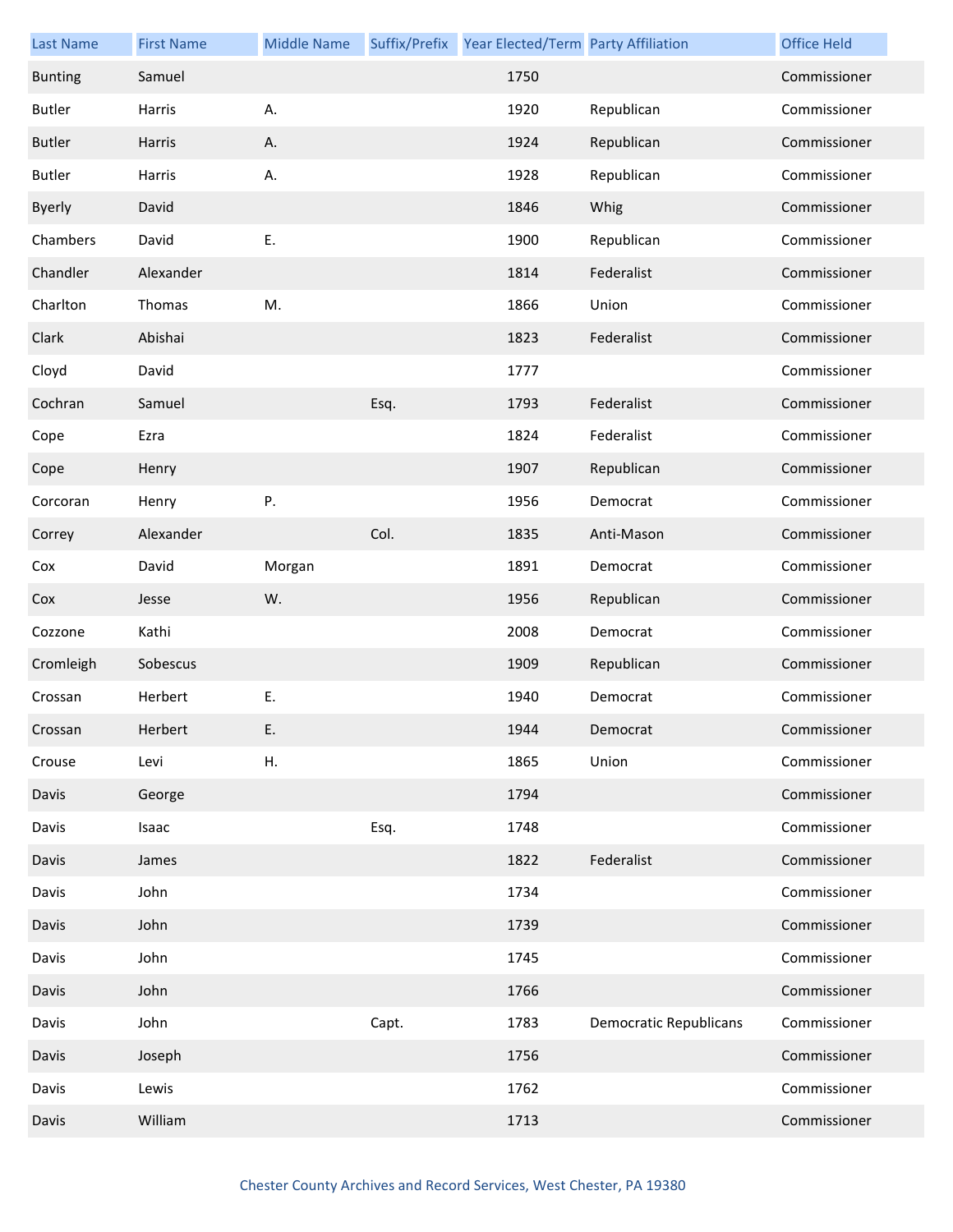| <b>Last Name</b> | <b>First Name</b> | <b>Middle Name</b> |      | Suffix/Prefix Year Elected/Term Party Affiliation |                               | <b>Office Held</b> |
|------------------|-------------------|--------------------|------|---------------------------------------------------|-------------------------------|--------------------|
| Denny            | David             |                    |      | 1807                                              | Federalist                    | Commissioner       |
| Dinniman         | Andrew            | E.                 |      | 1992                                              | Democrat                      | Commissioner       |
| Dinniman         | Andrew            | E.                 |      | 1996                                              | Democrat                      | Commissioner       |
| Dinniman         | Andrew            | Ε.                 |      | 2000                                              | Democrat                      | Commissioner       |
| Dinniman         | Andrew            | Ε.                 |      | 2004                                              | Democrat                      | Commissioner       |
| Doan             | Joseph            |                    |      | 1868                                              | Republican                    | Commissioner       |
| Elliott          | William           | Mode               |      | 1878                                              | Republican                    | Commissioner       |
| Elston           | Frank             | J.                 |      | 1916                                              | Democrat                      | Commissioner       |
| Empie            | John              | Carl               |      | 1968                                              | Republican                    | Commissioner       |
| Entriken         | Davis             | W.                 |      | 1894                                              | Republican                    | Commissioner       |
| Entriken         | Davis             | W.                 |      | 1897                                              | Republican                    | Commissioner       |
| Evans            | Evan              |                    | Esq. | 1798                                              | Federalist                    | Commissioner       |
| Evans            | Evan              |                    |      | 1831                                              | Anti-Mason                    | Commissioner       |
| Evans            | Franklin          | G.                 |      | 1936                                              | Republican                    | Commissioner       |
| Evans            | Hibberd           |                    |      | 1839                                              | Democrat                      | Commissioner       |
| Evans            | John              |                    | Esq. | 1769                                              |                               | Commissioner       |
| Evans            | William           |                    | Esq. | 1775                                              |                               | Commissioner       |
| Evans            | William           |                    | Esq. | 1809                                              | <b>Democratic Republicans</b> | Commissioner       |
| Fairlamb         | John              |                    |      | 1752                                              |                               | Commissioner       |
| Farrell          | Terence           |                    |      | 2008                                              | Republican                    | Commissioner       |
| Ferron           | John              | C.                 |      | 1900                                              | Democrat                      | Commissioner       |
| Fleming          | John              |                    |      | 1772                                              |                               | Commissioner       |
| Garrett          | R.                | Thomas             |      | 1894                                              | Republican                    | Commissioner       |
| Garrett          | R.                | Thomas             |      | 1897                                              | Republican                    | Commissioner       |
| Gheen            | Titus             | W.                 |      | 1858                                              | Democrat                      | Commissioner       |
| Gibbons          | Joseph            |                    |      | 1788                                              |                               | Commissioner       |
| Gibbons          | Joshua            |                    | Esq. | 1806                                              | Federalist                    | Commissioner       |
| Golder           | David             | M.                 |      | 1912                                              | Republican                    | Commissioner       |
| Golder           | David             | M.                 |      | 1916                                              | Republican                    | Commissioner       |
| Good             | Jesse             |                    | Esq. | 1808                                              | <b>Democratic Republicans</b> | Commissioner       |
| Gregg            | George            |                    |      | 1830                                              | Anti-Mason                    | Commissioner       |
| Griffith         | John              |                    |      | 1761                                              |                               | Commissioner       |
| Grimm            | Nathan            | G.                 |      | 1871                                              | Republican                    | Commissioner       |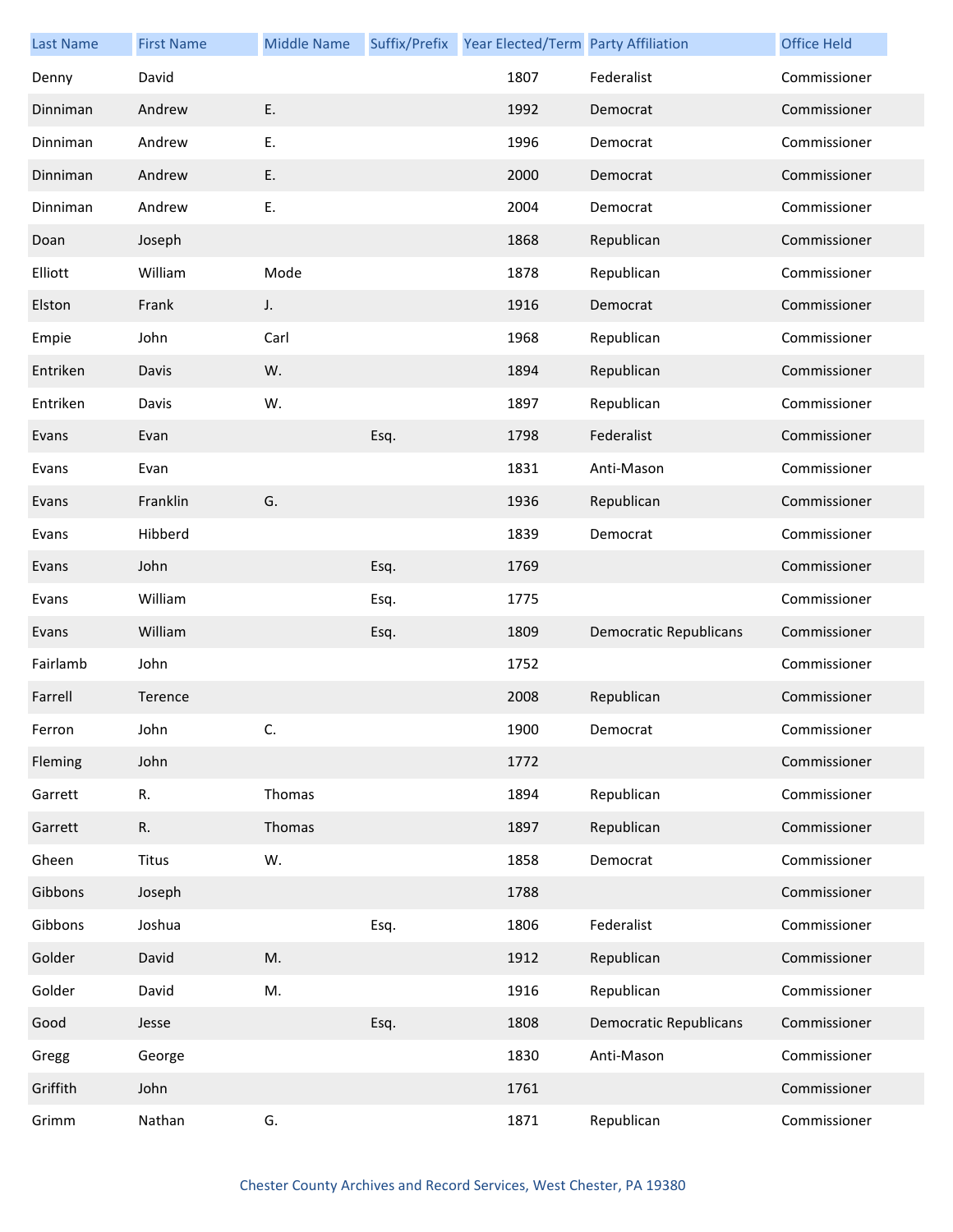| <b>Last Name</b> | <b>First Name</b> | <b>Middle Name</b> |      | Suffix/Prefix Year Elected/Term Party Affiliation |                               | <b>Office Held</b> |
|------------------|-------------------|--------------------|------|---------------------------------------------------|-------------------------------|--------------------|
| Haggerty         | Washington        |                    |      | 1869                                              | Republican                    | Commissioner       |
| Hanna            | Colin             | А.                 |      | 1996                                              | Republican                    | Commissioner       |
| Hanna            | Colin             | Α.                 |      | 2000                                              | Republican                    | Commissioner       |
| Hannum           | John              |                    |      | 1758                                              |                               | Commissioner       |
| Hannum           | John              |                    | Esq. | 1848                                              | Whig                          | Commissioner       |
| Happersett       | Melchi            |                    |      | 1828                                              | <b>Administration Party</b>   | Commissioner       |
| Hartman          | Benjamin          |                    |      | 1859                                              | People's Party                | Commissioner       |
| Haslett          | James             |                    | Esq. | 1817                                              | <b>Democratic Republicans</b> | Commissioner       |
| Hause            | Harry             | Η.                 |      | 1928                                              | Democrat                      | Commissioner       |
| Hause            | Harry             | Η.                 |      | 1932                                              | Democrat                      | Commissioner       |
| Hazlett          | C.                | Gilbert            |      | 1956                                              | Republican                    | Commissioner       |
| Hazlett          | C.                | Gilbert            |      | 1960                                              | Republican                    | Commissioner       |
| Hazlett          | C.                | Gilbert            |      | 1964                                              | Republican                    | Commissioner       |
| Hickman          | Jesse             | James              |      | 1903                                              | Republican                    | Commissioner       |
| Hickman          | Jesse             | James              |      | 1906                                              | Republican                    | Commissioner       |
| Hill             | Joseph            | Fearon             |      | 1867                                              | Union                         | Commissioner       |
| Hollingsworth    | Samuel            |                    |      | 1724                                              |                               | Commissioner       |
| Howell           | Jacob             |                    |      | 1731                                              |                               | Commissioner       |
| Howell           | Jacob             |                    |      | 1743                                              |                               | Commissioner       |
| Hughes           | Joseph            |                    |      | 1825                                              | Federalist                    | Commissioner       |
| Ingram           | Caleb             | Marshall           |      | 1870                                              | Republican                    | Commissioner       |
| Irey             | John              |                    |      | 1874                                              | Republican                    | Commissioner       |
| James            | Caleb             |                    |      | 1782                                              |                               | Commissioner       |
| James            | Caleb             |                    |      | 1785                                              |                               | Commissioner       |
| James            | Joseph            |                    |      | 1757                                              |                               | Commissioner       |
| James            | Wellington        | C.                 |      | 1882                                              | Republican                    | Commissioner       |
| Jefferis         | William           |                    |      | 1740                                              |                               | Commissioner       |
| Johnson          | Ebenezer          | D.                 |      | 1888                                              | Democrat                      | Commissioner       |
| Jones            | Richard           |                    |      | 1735                                              |                               | Commissioner       |
| Jones            | Russell           | <b>B.</b>          |      | 1960                                              | Republican                    | Commissioner       |
| Jones            | Russell           | <b>B.</b>          |      | 1964                                              | Republican                    | Commissioner       |
| Kane             | Napoleon          | Cooper             |      | 1948                                              | Republican                    | Commissioner       |
| Kane             | Napoleon          | Cooper             |      | 1952                                              | Republican                    | Commissioner       |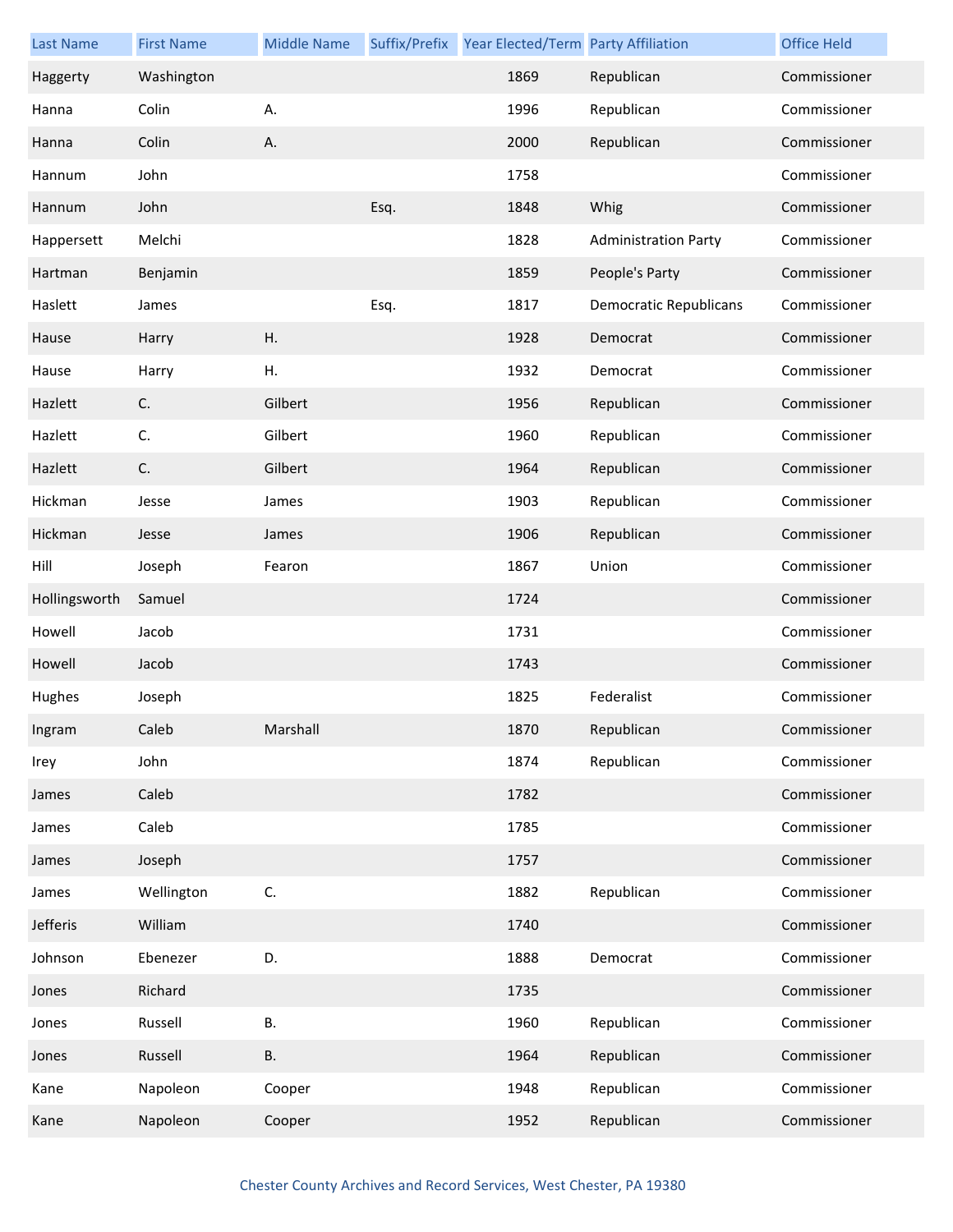| <b>Last Name</b> | <b>First Name</b> | <b>Middle Name</b> |      | Suffix/Prefix Year Elected/Term Party Affiliation |                               | <b>Office Held</b> |
|------------------|-------------------|--------------------|------|---------------------------------------------------|-------------------------------|--------------------|
| Kelton           | James             |                    | Jr.  | 1796                                              | Federalist                    | Commissioner       |
| Kenna            | Joseph            | J.                 |      | 1992                                              | Republican                    | Commissioner       |
| King             | Joseph            | G.                 |      | 1862                                              | Union                         | Commissioner       |
| Kley             | Lewis             | Α.                 |      | 1920                                              | Republican                    | Commissioner       |
| Kley             | Lewis             | А.                 |      | 1924                                              | Republican                    | Commissioner       |
| Kulp             | Jacob             |                    | Esq. | 1852                                              | Democrat                      | Commissioner       |
| Lee              | Mordecai          |                    |      | 1843                                              | Whig                          | Commissioner       |
| Levis            | Thomas            |                    | Esq. | 1773                                              |                               | Commissioner       |
| Lewis            | Elijah            |                    | Esq. | 1836                                              | <b>Democratic Republicans</b> | Commissioner       |
| Lewis            | Evan              |                    |      | 1728                                              |                               | Commissioner       |
| Lewis            | Evan              |                    |      | 1730                                              |                               | Commissioner       |
| Lewis            | Samuel            |                    |      | 1732                                              |                               | Commissioner       |
| Lewis            | William           |                    |      | 1751                                              |                               | Commissioner       |
| Lightfoot        | Samuel            |                    |      | 1736                                              |                               | Commissioner       |
| Lloyd            | David             |                    |      | 1717 - 1721                                       |                               | Commissioner       |
| Lockhart         | James             |                    | Sr.  | 1804                                              | <b>Democratic Republicans</b> | Commissioner       |
| MacFeat          | Walter            |                    |      | 1882                                              | Republican                    | Commissioner       |
| Maitland         | William           | G.                 |      | 1856                                              | Democrat                      | Commissioner       |
| Malin            | John              |                    |      | 1834                                              | Anti-Mason                    | Commissioner       |
| Mancini          | Donald            | Α.                 |      | 2004                                              | Republican                    | Commissioner       |
| Marrone          | D.                | T.                 |      | 1988                                              | Republican                    | Commissioner       |
| Martynick        | Karen             | L.                 |      | 1992                                              | Republican                    | Commissioner       |
| Martynick        | Karen             | L.                 |      | 1996                                              | Republican                    | Commissioner       |
| Martynick        | Karen             | L.                 |      | 2000                                              | Republican                    | Commissioner       |
| McAvoy           | Thomas            | Bell               |      | 1932                                              | Republican                    | Commissioner       |
| McClellan        | Joseph            |                    | Col. | 1784                                              | Federalist                    | Commissioner       |
| McClenachan      | Elijah            |                    |      | 1790                                              |                               | Commissioner       |
| McDermott        | Leo               | D.                 |      | 1964                                              | Democrat                      | Commissioner       |
| McDermott        | Leo               | D.                 |      | 1972                                              | Democrat                      | Commissioner       |
| McDermott        | Leo               | D.                 |      | 1976                                              | Democrat                      | Commissioner       |
| McMillan         | Howard            |                    |      | 1948                                              | Democrat                      | Commissioner       |
| McMillan         | Howard            |                    |      | 1952                                              | Democrat                      | Commissioner       |
| McWilliams       | John              |                    |      | 1876                                              | Democrat                      | Commissioner       |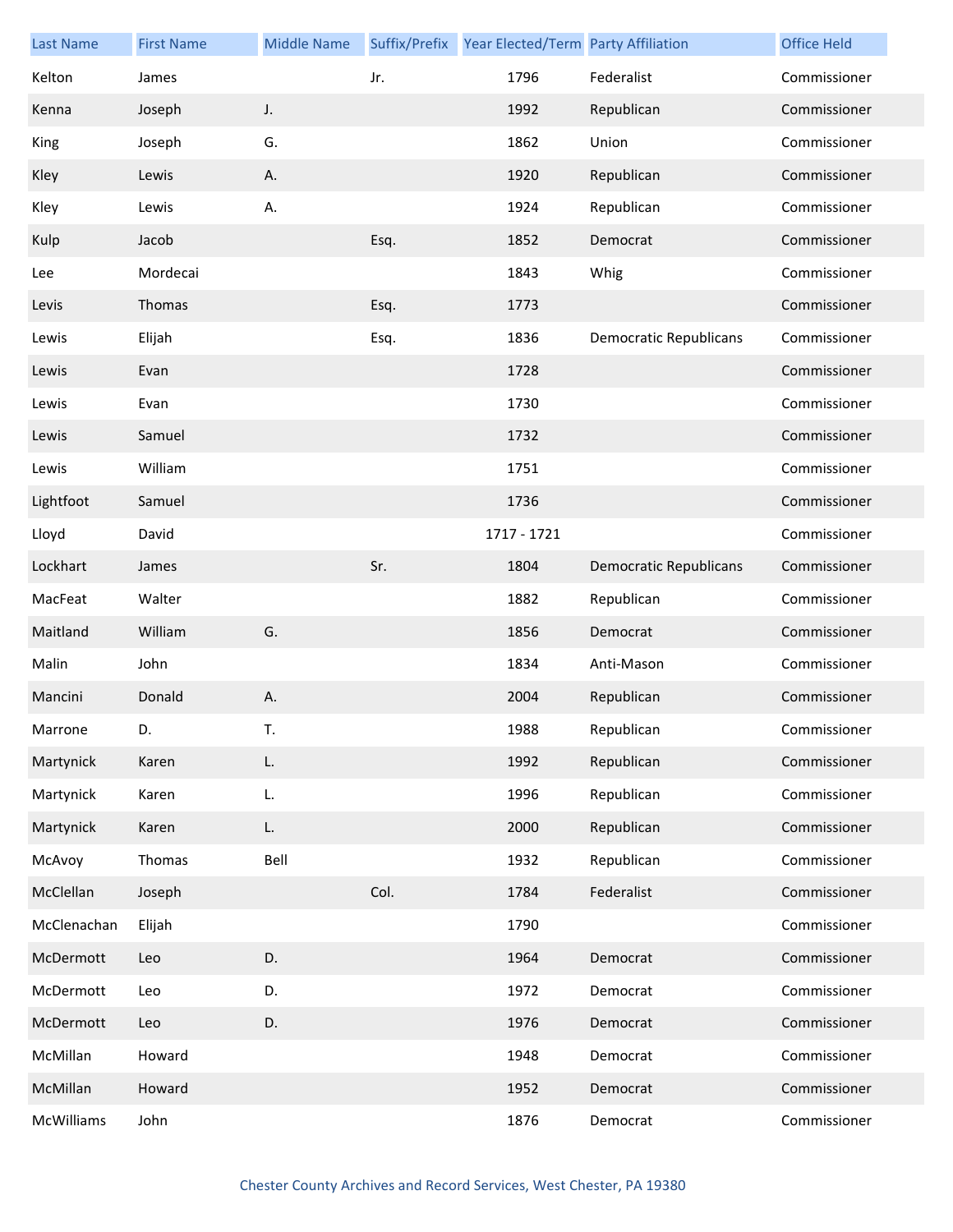| <b>Last Name</b> | <b>First Name</b> | <b>Middle Name</b> |       | Suffix/Prefix Year Elected/Term Party Affiliation |                               | <b>Office Held</b> |
|------------------|-------------------|--------------------|-------|---------------------------------------------------|-------------------------------|--------------------|
| Mecham           | John              |                    |       | 1791                                              |                               | Commissioner       |
| Mendenhall       | Joseph            |                    |       | 1744                                              |                               | Commissioner       |
| Mendenhall       | Robert            |                    |       | 1771                                              |                               | Commissioner       |
| Menough          | John              |                    | Esq.  | 1799                                              | Federalist                    | Commissioner       |
| Mercer           | Hatton            |                    |       | 1841                                              | Whig                          | Commissioner       |
| Mercer           | Jesse             |                    | Esq.  | 1815                                              | Federalist                    | Commissioner       |
| Mercer           | Thomas            |                    |       | 1885                                              | Republican                    | Commissioner       |
| Mercer           | Thomas            |                    |       | 1888                                              | Republican                    | Commissioner       |
| Miller           | George            |                    |       | 1795                                              |                               | Commissioner       |
| Miller           | Henry             |                    |       | 1717-1724                                         |                               | Commissioner       |
| Miller           | Henry             |                    |       | 1728                                              |                               | Commissioner       |
| Miller           | Robert            |                    |       | 1753                                              |                               | Commissioner       |
| Mitchell         | Andrew            |                    | Esq.  | 1863                                              | Union                         | Commissioner       |
| Moore            | James             |                    |       | 1789                                              |                               | Commissioner       |
| Morton           | Sketchley         |                    | Major | 1776                                              |                               | Commissioner       |
| Mullin           | John              | S.                 |       | 1894                                              | Democrat                      | Commissioner       |
| Mullin           | John              | S.                 |       | 1897                                              | Democrat                      | Commissioner       |
| Newlin           | Nathaniel         |                    |       | 1711                                              |                               | Commissioner       |
| Newlin           | Nathaniel         |                    |       | 1717 - 1721                                       |                               | Commissioner       |
| Nichols          | Newton            | J.                 |       | 1853                                              | Whig                          | Commissioner       |
| North            | Caleb             |                    | Col.  | 1786                                              |                               | Commissioner       |
| Nute             | Monroe            | Livingston         |       | 1972                                              | Republican                    | Commissioner       |
| <b>Nutt</b>      | Samuel            |                    |       | 1729                                              |                               | Commissioner       |
| Oakes            | Ira               | J.                 |       | 1936                                              | Democrat                      | Commissioner       |
| O'Donnell        | Patrick           | C.                 |       | 1980                                              | Democrat                      | Commissioner       |
| O'Donnell        | Patrick           | C.                 |       | 2006                                              | Democrat                      | Commissioner       |
| Otley            | Edwin             |                    | Capt. | 1878                                              | Democrat                      | Commissioner       |
| Parke            | John              | Gardner            |       | 1805                                              | <b>Democratic Republicans</b> | Commissioner       |
| Parker           | Benjamin          |                    |       | 1826                                              | Federalist                    | Commissioner       |
| Parry            | John              |                    | Jr.   | 1737                                              |                               | Commissioner       |
| Parry            | John              |                    |       | 1742                                              |                               | Commissioner       |
| Passmore         | John              | W.                 | Esq.  | 1838                                              | Anti-Mason                    | Commissioner       |
| Pearson          | Thomas            |                    |       | 1754                                              |                               | Commissioner       |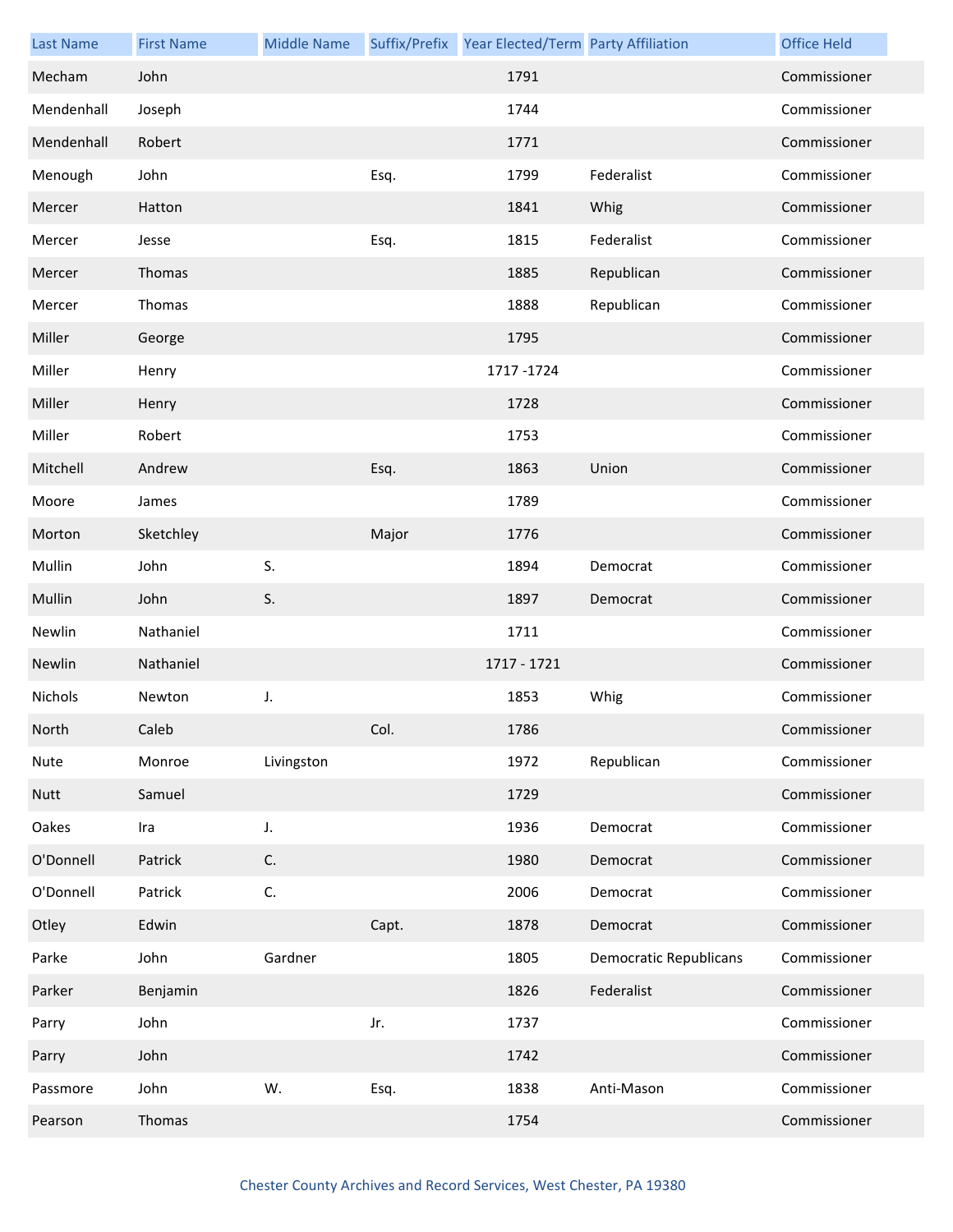| <b>Last Name</b> | <b>First Name</b> | <b>Middle Name</b> |      | Suffix/Prefix Year Elected/Term Party Affiliation |                               | <b>Office Held</b> |
|------------------|-------------------|--------------------|------|---------------------------------------------------|-------------------------------|--------------------|
| Pennell          | Robert            |                    |      | 1767                                              |                               | Commissioner       |
| Pennell          | Thomas            |                    |      | 1746                                              |                               | Commissioner       |
| Pennell          | Thomas            |                    |      | 1749                                              |                               | Commissioner       |
| Pennock          | Enos              |                    |      | 1844                                              | Whig                          | Commissioner       |
| Pennock          | Joseph            |                    | Jr.  | 1760                                              |                               | Commissioner       |
| Pennypacker      | Wilmer            | Ε.                 |      | 1912                                              | Keystone                      | Commissioner       |
| Pierce           | Henry             |                    |      | 1711                                              |                               | Commissioner       |
| Pierce           | Henry             |                    |      | 1713                                              |                               | Commissioner       |
| Preston          | Jonas             |                    |      | 1759                                              |                               | Commissioner       |
| Price            | John              |                    |      | 1763                                              |                               | Commissioner       |
| Pugh             | Jesse             |                    |      | 1820                                              | Federalist                    | Commissioner       |
| Pusey            | Caleb             |                    |      | 1713                                              |                               | Commissioner       |
| Pyle             | Robert            |                    |      | 1722                                              |                               | Commissioner       |
| Pyle             | Robert            |                    |      | 1725                                              |                               | Commissioner       |
| Pyle (Pile)      | Nicholas          |                    |      | 1713                                              |                               | Commissioner       |
| Quay             | J.                | Elwood             |      | 1900                                              | Republican                    | Commissioner       |
| Quay             | J.                | Elwood             |      | 1903                                              | Republican                    | Commissioner       |
| Ralston          | John              |                    |      | 1778                                              |                               | Commissioner       |
| Ramsey           | David             |                    |      | 1875                                              | Republican                    | Commissioner       |
| Ramsey           | James             | Scott              | Esq. | 1811                                              | <b>Democratic Republicans</b> | Commissioner       |
| Ramsey           | John              |                    |      | 1802                                              | <b>Democratic Republicans</b> | Commissioner       |
| Reece            | J.                | Coulson            |      | 1920                                              | Democrat                      | Commissioner       |
| Reece            | J.                | Coulson            |      | 1924                                              | Democrat                      | Commissioner       |
| Rennard          | James             | Harrison           |      | 1891                                              | Republican                    | Commissioner       |
| Reynolds         | Joseph            | Thomas             |      | 1882                                              | Democrat                      | Commissioner       |
| Rinehart         | John              |                    |      | 1801                                              | Federalist                    | Commissioner       |
| Rogers           | William           |                    |      | 1797                                              | <b>Democratic Republicans</b> | Commissioner       |
| Rubino           | Theodore          | Salvatore A.       |      | 1968                                              | Republican                    | Commissioner       |
| Rubino           | Theodore          | Salvatore A.       |      | 1972                                              | Republican                    | Commissioner       |
| Russell          | Joseph            |                    |      | 1857                                              | Democrat                      | Commissioner       |
| Sharpless        | Smith             |                    |      | 1845                                              | Whig                          | Commissioner       |
| Shorlidge        | Swithin           |                    |      | 1909                                              | Republican                    | Commissioner       |
| Shorlidge        | Swithin           |                    |      | 1912                                              | Republican                    | Commissioner       |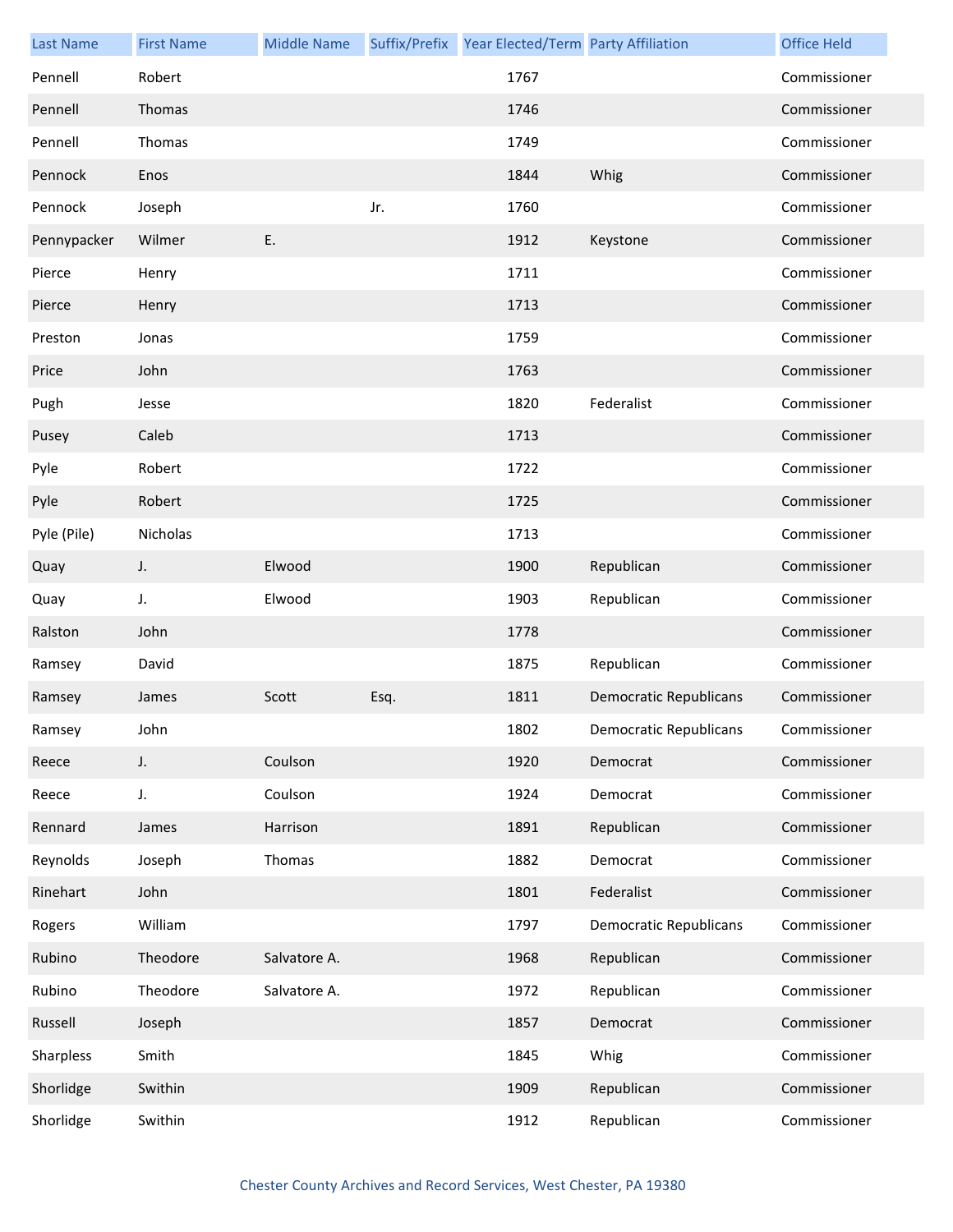| <b>Last Name</b> | <b>First Name</b> | <b>Middle Name</b> |       | Suffix/Prefix Year Elected/Term Party Affiliation |                               | <b>Office Held</b> |
|------------------|-------------------|--------------------|-------|---------------------------------------------------|-------------------------------|--------------------|
| Stanton          | Elwood            | Dean               |       | 1936                                              | Republican                    | Commissioner       |
| Stevens          | William           |                    |       | 1906                                              | Republican                    | Commissioner       |
| Strawbridge      | Joseph            |                    |       | 1781                                              |                               | Commissioner       |
| Struble          | Robert            | G.                 |       | 1976                                              | Republican                    | Commissioner       |
| Taylor           | Isaac             |                    |       | 1711                                              |                               | Commissioner       |
| Taylor           | Isaac             |                    |       | 1713                                              |                               | Commissioner       |
| Taylor           | Isaac             |                    |       | 1726                                              |                               | Commissioner       |
| Taylor           | Thomas            |                    | Col.  | 1774                                              |                               | Commissioner       |
| Taylor           | Thomas            |                    | Capt. | 1803                                              | <b>Democratic Republicans</b> | Commissioner       |
| Taylor           | Titus             |                    | Esq.  | 1800                                              | Federalist                    | Commissioner       |
| Templeton        | John              |                    |       | 1840                                              | Whig                          | Commissioner       |
| Thomas           | Benjamin          |                    |       | 1819                                              | Federalist                    | Commissioner       |
| Thomas           | Harvey            | M.                 |       | 1940                                              | Republican                    | Commissioner       |
| Thomas           | Harvey            | M.                 |       | 1944                                              | Republican                    | Commissioner       |
| Thomas           | <b>Isaac</b>      |                    |       | 1827                                              | Federalist                    | Commissioner       |
| Thompson         | Daniel            |                    |       | 1847                                              | Whig                          | Commissioner       |
| Thompson         | Joel              |                    |       | 1850                                              | Whig                          | Commissioner       |
| Thompson         | Joshua            |                    |       | 1738                                              |                               | Commissioner       |
| Thompson         | Joshua            |                    |       | 1747                                              |                               | Commissioner       |
| Thompson         | Robert            | J.                 |       | 1980                                              | Republican                    | Commissioner       |
| Thompson         | Robert            |                    |       | 1984                                              | Republican                    | Commissioner       |
| Townsend         | David             |                    |       | 1813                                              | <b>Democratic Republicans</b> | Commissioner       |
| Trimble          | Isaac             |                    |       | 1821                                              | Federalist                    | Commissioner       |
| Trimble          | William           |                    | Jr.   | 1792                                              |                               | Commissioner       |
| Turner           | Robert            | Futhey             |       | 1960                                              | Democrat                      | Commissioner       |
| Tustin           | Isaac             | Jones              |       | 1906                                              | Republican                    | Commissioner       |
| Vandever         | Thomas            | W.                 |       | 1851                                              | Whig                          | Commissioner       |
| Varnes           | Paul              | S.                 |       | 1952                                              | Republican                    | Commissioner       |
| Waldmann         | Louis             | F.                 |       | 1968                                              | Democrat                      | Commissioner       |
| Way              | Albert            |                    | Esq.  | 1854                                              | Democrat                      | Commissioner       |
| Way              | Howard            | M.                 |       | 1948                                              | Republican                    | Commissioner       |
| Weaver           | Joshua            |                    | Esq.  | 1818                                              | Federalist                    | Commissioner       |
| Webb             | Richard           |                    |       | 1711                                              |                               | Commissioner       |